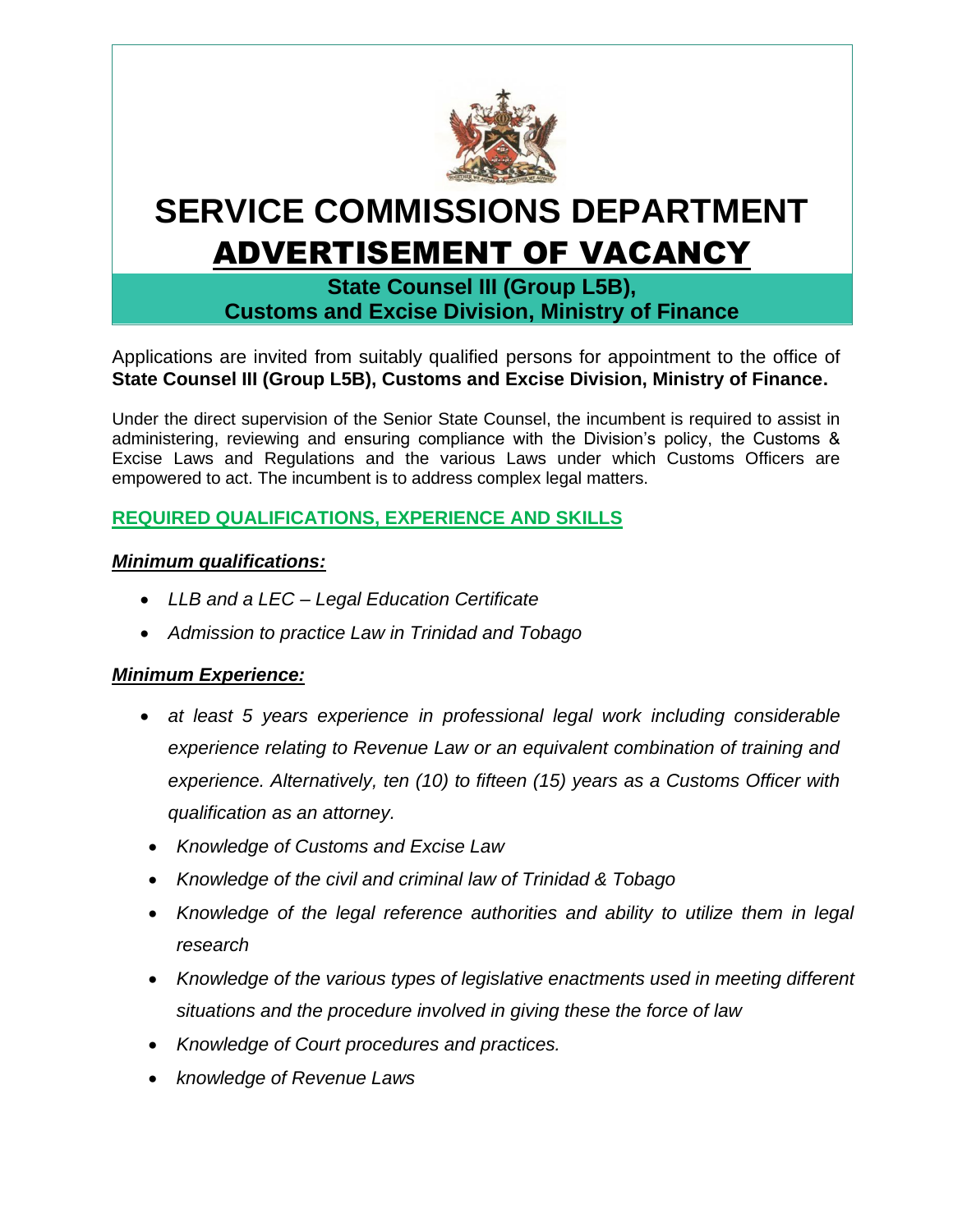## **SKILLS:**

- *Ability to draw up agreements and other legal documents*
- *Ability to express ideas clearly and concisely and skilled in advocacy*
- *Ability to establish and maintain effective working relationships with associates with the public and with other government officers.*
- *Considerable knowledge of the principles, methods, materials, practices and references utilized in legal research*
- *Considerable knowledge of court procedures and of the rules of evidence*
- *Considerable knowledge of legal principles, practices and proceedings*
- *Considerable knowledge of Government procedures and practices*
- *Considerable experience in managing legal and administrative personnel*
- *Considerable advocacy skills*
- *Considerable interpersonal skills*
- *Considerable communication skills both written and oral*
- *Considerable management and supervisory skills*
- *Considerable analytical and reasoning skills*
- *Considerable negotiation skills*
- *Considerable human relations skills*
- *Considerable computer skills*

#### **SALARY:**

#### **Group L5B: \$23,130 - \$23,630 per month**

A copy of the Job Specification for the office can be accessed **[HERE](https://drive.google.com/file/d/1QgLUoTTYPP-PNK4G1tAAwPLarAWdMr3L/view?usp=sharing).**

Interested persons **MUST** submit their applications **ONLINE ONLY**, on or before but no later than **21st June, 2022** at 12.00 midnight local time.

Relevant documents **MUST** be scanned and uploaded with **ALL** the online applications as stipulated on the **INSTRUCTIONS TO APPLICANTS [HERE.](https://drive.google.com/file/d/1JQyieIVBoAtekZTuLp_WsaO_jvd7CgbD/view?usp=sharing)**